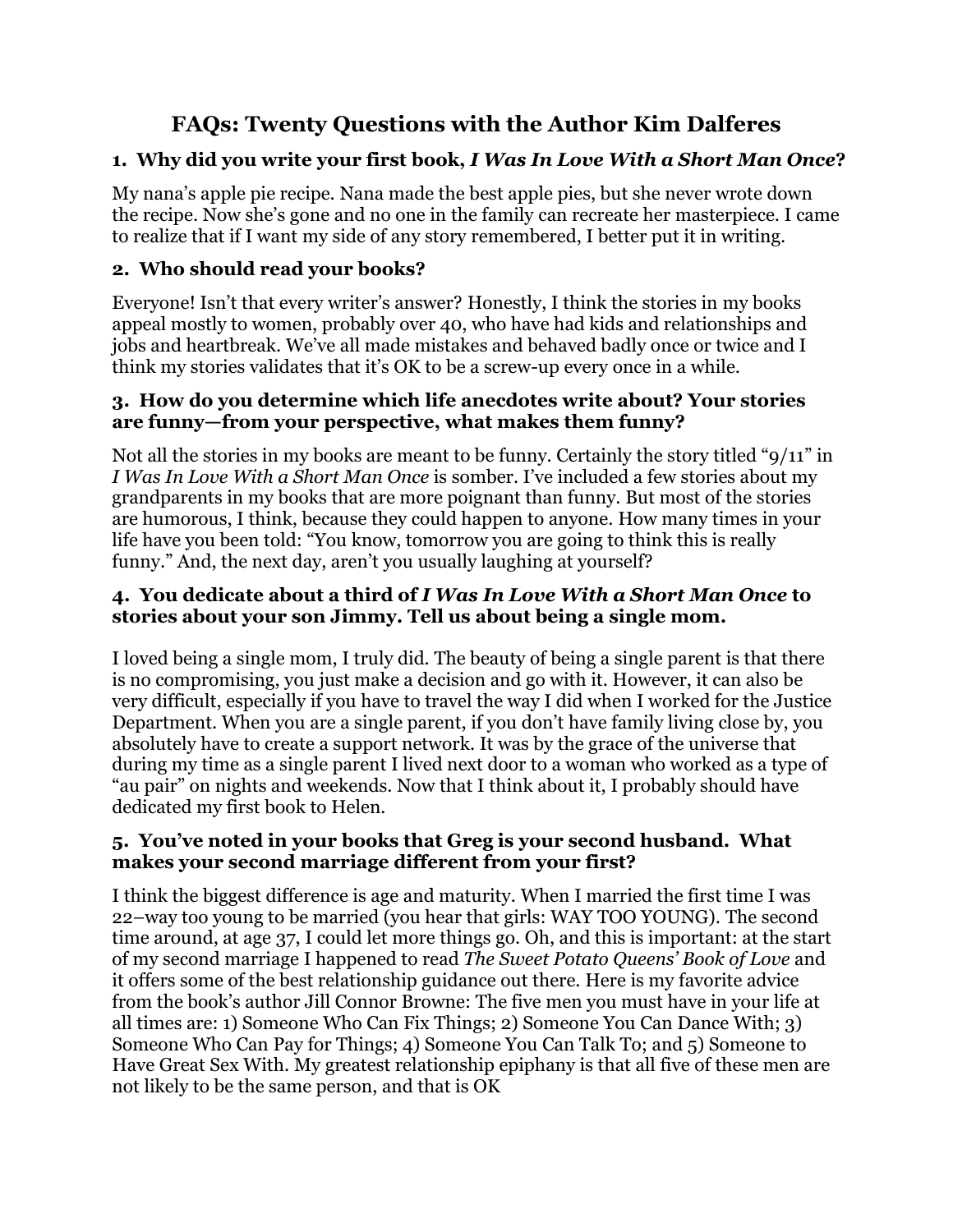# **6. Tell us something about you that is not in your books.**

I am left-handed. I still can't believe I've not mentioned that key piece of information. We southpaws are, after all, only 10% of the general population. Oh, and I never eat eggs. N-E-V-E-R.

### **7. You don't seem to be easily embarrassed–can you recall any time when you have been genuinely flustered?**

Well, there is one story in *I Was In Love With a Short Man Once*, *Trivial Pursuits*, which describes when I had to fake an orgasm in public...on a cruise ship...in front of my Dad. Yeah, I can definitely say that I was flustered on that occasion. Think about it: you may have faked the "big O" a time or two in your life, but did you do it in front of 100 people? Well God love you and bless your heart if you answered yes to that question.

# **8. What is your very least favorite thing?**

Shoveling snow! There is absolutely nothing fun about shoveling snow. It may get hot in Florida, but you don't have to shovel humidity.

# **9. There's a rumor that you are a brilliant salmon fisher(wo)man. Is this true?**

Well, I think the answer to that question depends on your perspective. Compared to someone who has never fished for salmon, yes, I am a champion. Compared to everyone in my family, no, I am the token girly girl. You will read more about this in my second book: *Magic Fishing Panties.*

# **10. Is there anything that you flat out cannot do?**

I cannot sing; I really can't. Oh, I try, but I am just awful. I am hopelessly tone deaf. Children have cried because of my singing. People have prayed for my soul because of my singing.

#### **11. You seem to be pretty proud of your alma mater. What is it about FSU that makes you such a fan?**

I had one of the best times of my life at Florida State. I was broke, but everyone was a poor student so it didn't matter. It was such a great experience to have my whole world of possibilities in front of me. And of course they have the best football program–EVER!

### **12. What is the best thing your mom taught you to do?**

Fry chicken! My mom makes THE best fried chicken and she taught me all her secrets. You cannot be a good southern gal and not know how to properly fry chicken. Mom also taught me the fine art of proper southern style potato salad–without eggs, naturally.

### **13. If you could go back in time and tell your younger self one thing, what would it be?**

Don't worry about money. Oh, and wear a better bra; some day you are going to regret that lack of support.